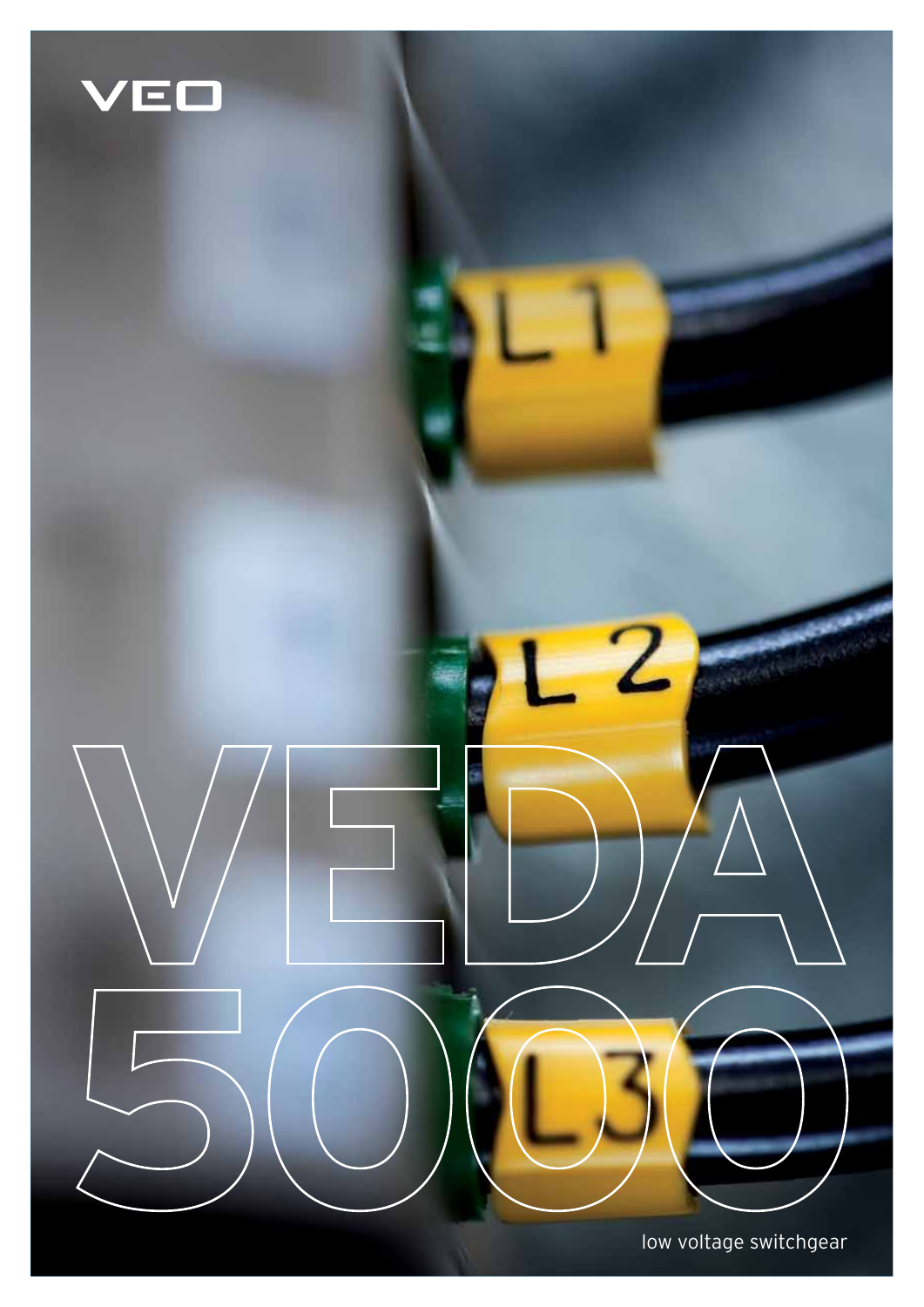# VEO knows your needs

VED



"Close collaboration with our customers, and more than 5 million man hours of experience, puts us in the best position to deliver automation and electrification solutions for energy production, distribution and consumption to customers worldwide."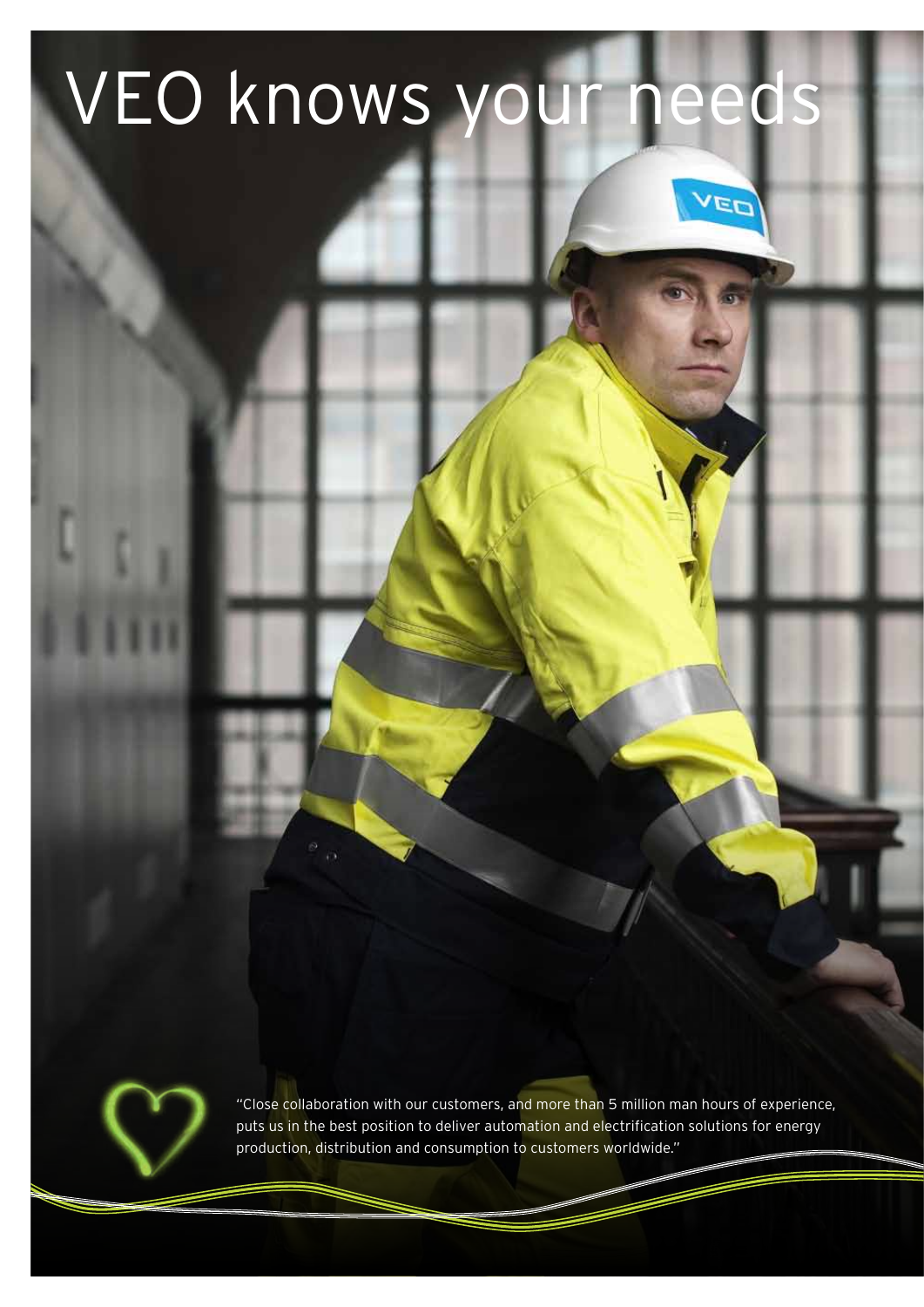VEO's field of expertise is energy. We provide customised automation and electrification solutions for customers in the power generation, distribution and process industries.

Our services range from partial deliveries to turnkey projects, including preplanning, equipment deliveries, project management, installations, commissioning and user training. Our know-how also extends to plant modernisations, maintenance and system updates.

# **Independent – in the best interest of customers**

We want to be an available, attentive and responsible partner, able to flexibly accommodate our customers' changing needs. Cooperation with all leading equipment suppliers in the field ensures that the solutions provided to our customers will always be the most suitable and the most advanced available.

# **Know-how throughout the energy chain**

Our extensive experience is visible in all major fields of the energy sector. Our know-how is cultivated and passed on to the next generation through the VEO Academy, whose expert seminars and training are also available to our customers.

Our operation is based on the ISO9001:2000 quality management system, which is audited annually by both DNV and SGS-Fimko Ltd.

VEO manufactures its core products inhouse. The tailor-made solutions offered to our customers are based on these core products with the addition of other suppliers' equipment in order to provide the best available solution for each project.

 In addition to control, protection and automation systems for power production, we deliver substations and medium voltage switchgears for distribution systems as well as low voltage switchgear, drives and automation systems for the process industry.



# Professional touch – guaranteed quality

Process reliability, personnel safety, maintenance and fault detection are essential in the distribution of electricity for industries and power plants. The fluctuating user requirements also emphasise the need for cost-effectiveness and quickly applicable, reliable solutions with prompt deliveries. Our versatile products and flexible, customer-oriented methods make the new solutions rapidly available to users.

Our teams in application engineering have significant experience and know-how in providing quality and economic efficiency. Research and development is always carried out in close co-operation with the users, engineering and consulting companies, and component suppliers. VEDA switchgear is an excellent example of quality workmanship, knowledge of customer needs and co-operation with top experts in the field. System quality is ensured by careful selection of materials and components, the provision of suitable electro-technical applications and a tested ventilation system. Personnel safety is considered paramount

and is enhanced by controlling the arc pressure, internal separation and systematic interlocking.

VEDA 5000 has been typetested (TTA) in the Helsinki University of Technology laboratories, FIMKO and Zkusebnictvi A.S., Prague. In addition to the requirements of standard IEC 60439/61439, the tests have been extended to meet the requirements of all customer groups and national safety requirements.

# VEDA 5000

- $\bullet$  versatile
	- $\bullet$  reliable
	- $\bullet$  cost-effective
	- safe
	- easy maintenance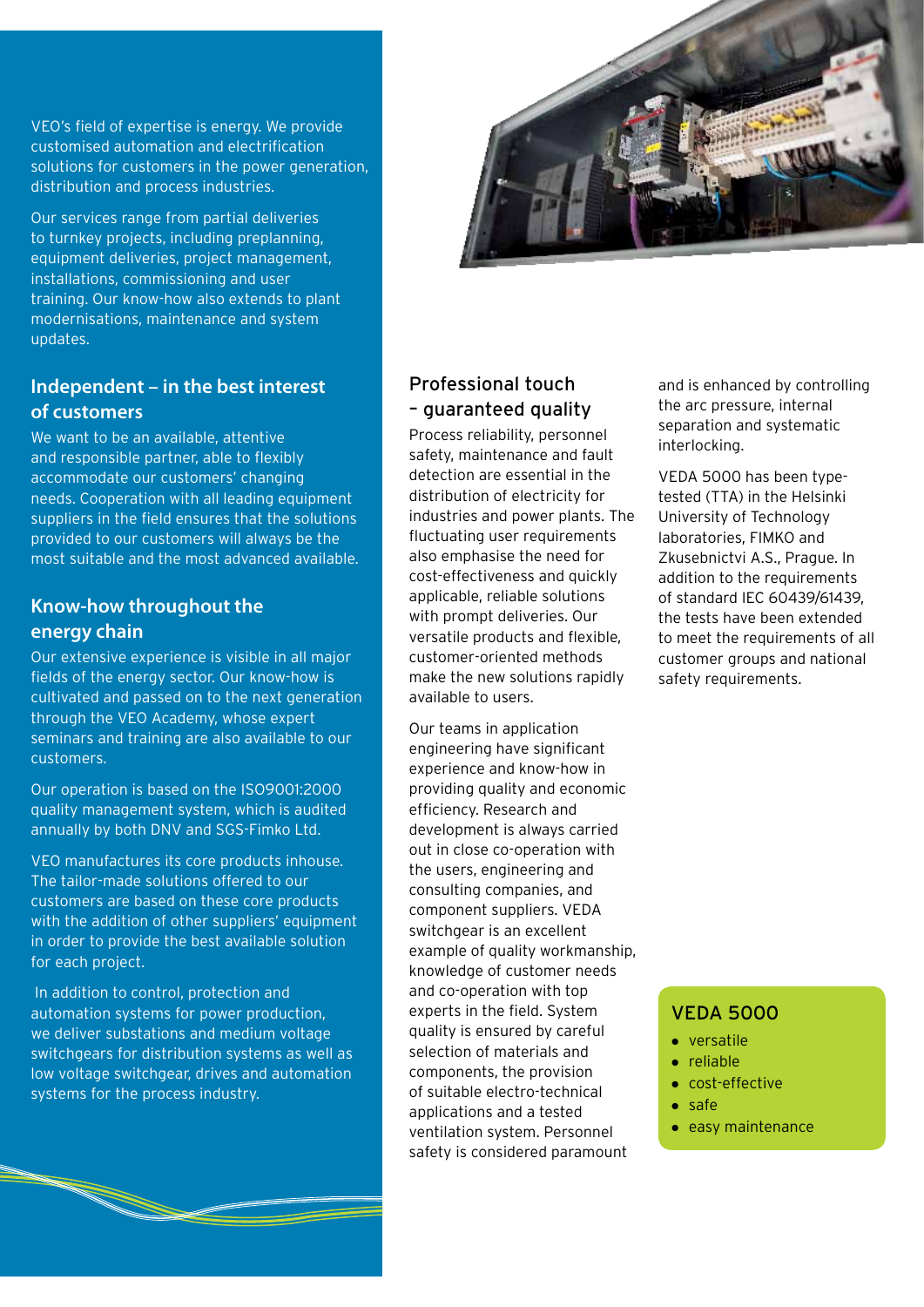# VEDA 5000 Technical solutions

# Versatility

The VEDA-concept matches the needs of fieldbus-based automation solutions, using either bus connected I/O automation modules or intelligent bus connected control components.

# Adaptability

Thanks to the extractable cassette system, the system can be modified according to the available space and user preferences. The spare space is also easily utilised.

# Maintenance

The simple structure makes maintenance significantly faster and easier.

In the cassette systems, the cassette door can be opened and maintenance procedures, such as replacing a fuse, can be performed while the cassettes are still in operational position.

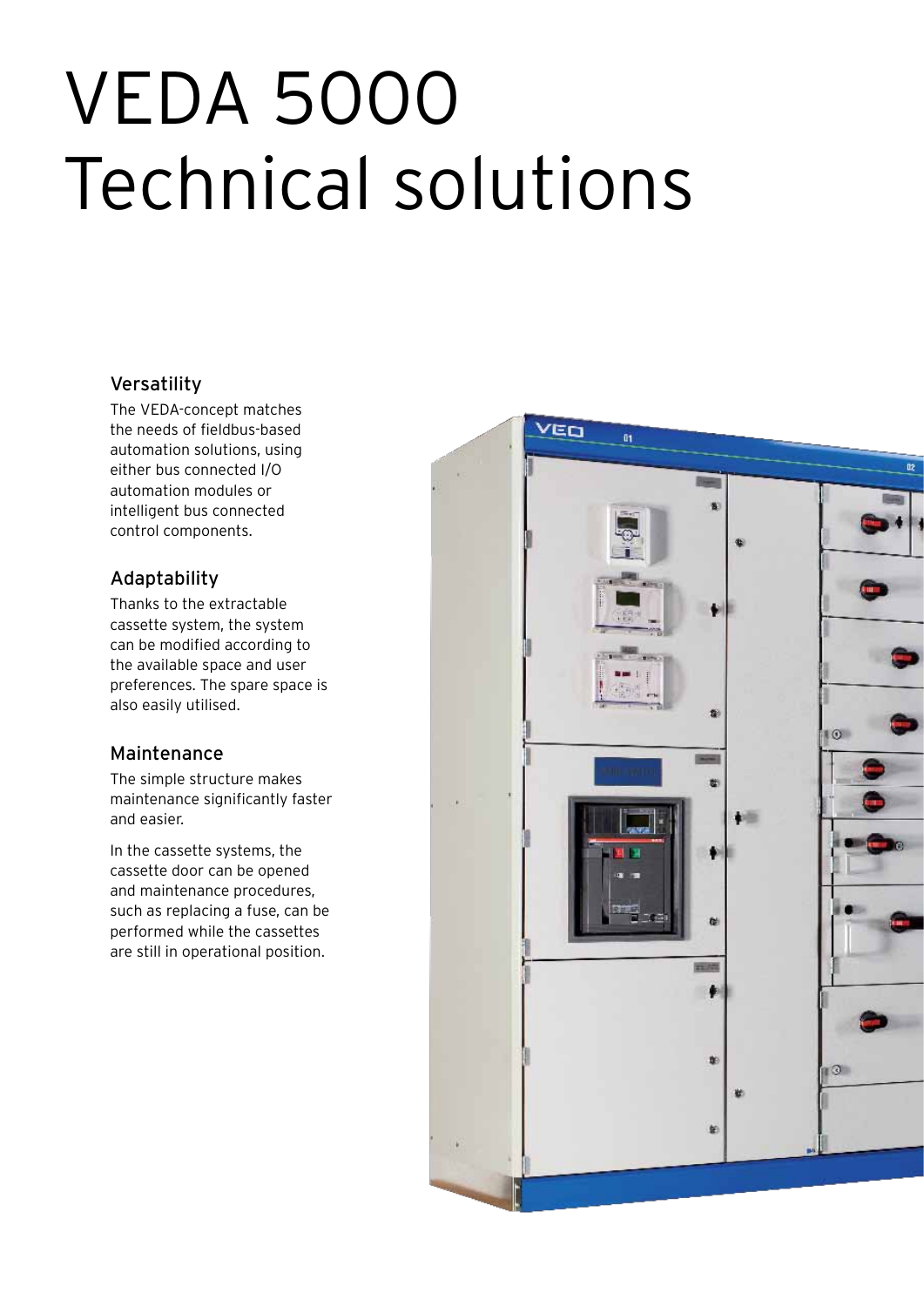# Construction

The VEDA-system comprises of lower and upper cross-members, and vertical frame members. This simplified modular structure improves costeffectiveness of the delivery and in all stages of use.



# Safety

The spreading of the arc is effectively prevented: the incoming feed unit and the main bus bars are separated from each other and other compartments. The existing effective cooling can be improved further with a ventilation cassette.

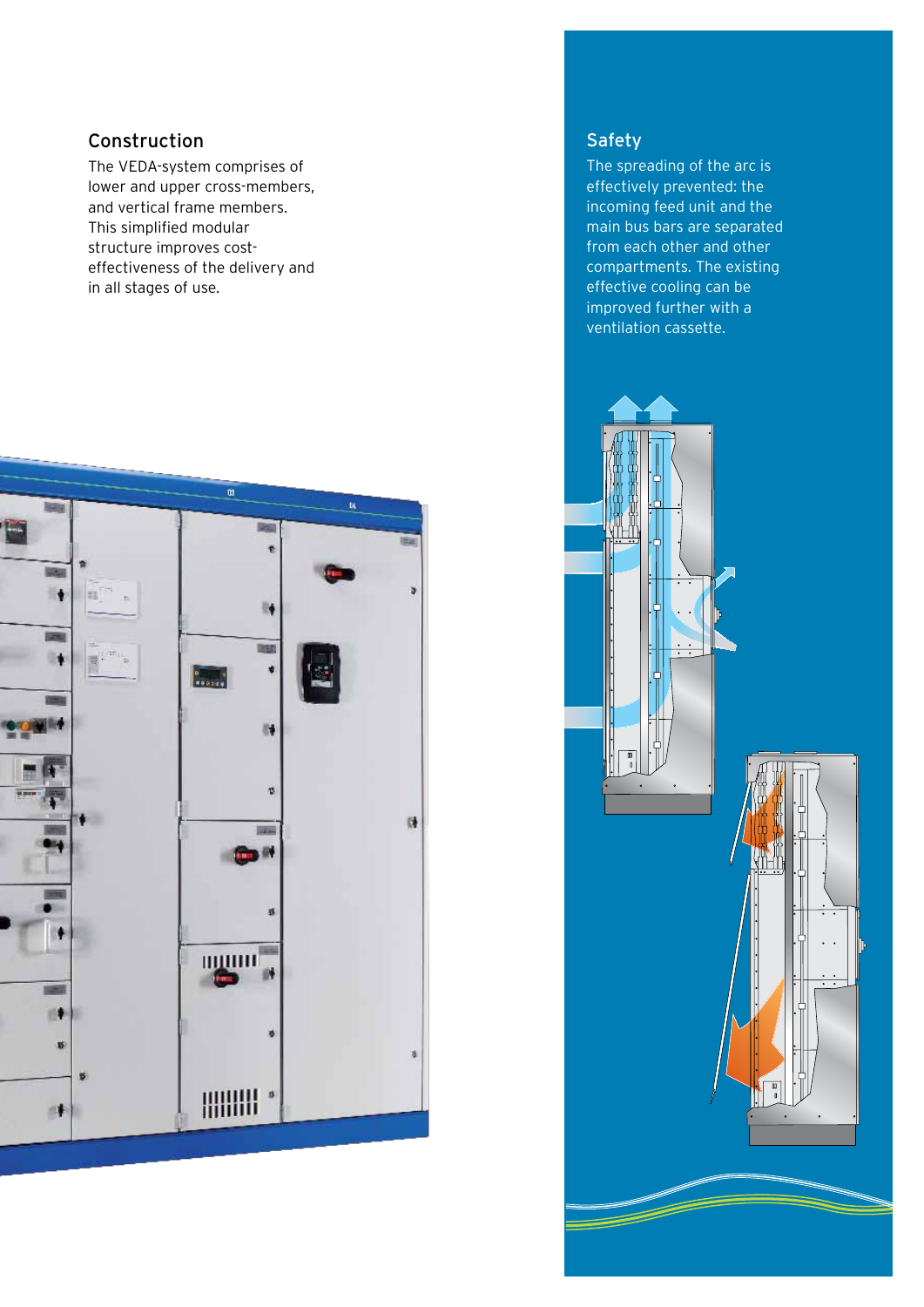# VEDA space saving solution  $VIII11 \leq l$

The VEDA 5000 low voltage switchgear can be implemented in fuseless configurations using a space saving solution based on Form2 partitioning. This solution allows 4 to 5 moulded case circuit breakers to be placed in the same cubicle cell. The solution improves the applicability of the switchgear, for example in marine applications where space is limited.

Form2 partitioning is based on a 600 mm wide cubicle with a maximum current of 1,900 A. Cabling can be arranged from the right or from the left. The solution has passed the temperaturerise test and fulfills the set requirements. The live parts are protected against finger touching (IP2X) when the doors are open. Instead of a switch, a separate protection module can be installed in the spare cell. The standard protection class of VEDA low voltage switchgear is IP31. By adding additional protection in the doors protection class IP54 can be reached.



Internal partitioning (EN 61439-2:2009)



# Form2 partitioning

- $\bullet$  Cubicle: width 600 mm/ maximum current 1,900 A
- Doors open: IP2X
- Protection module against touch in the spare switch position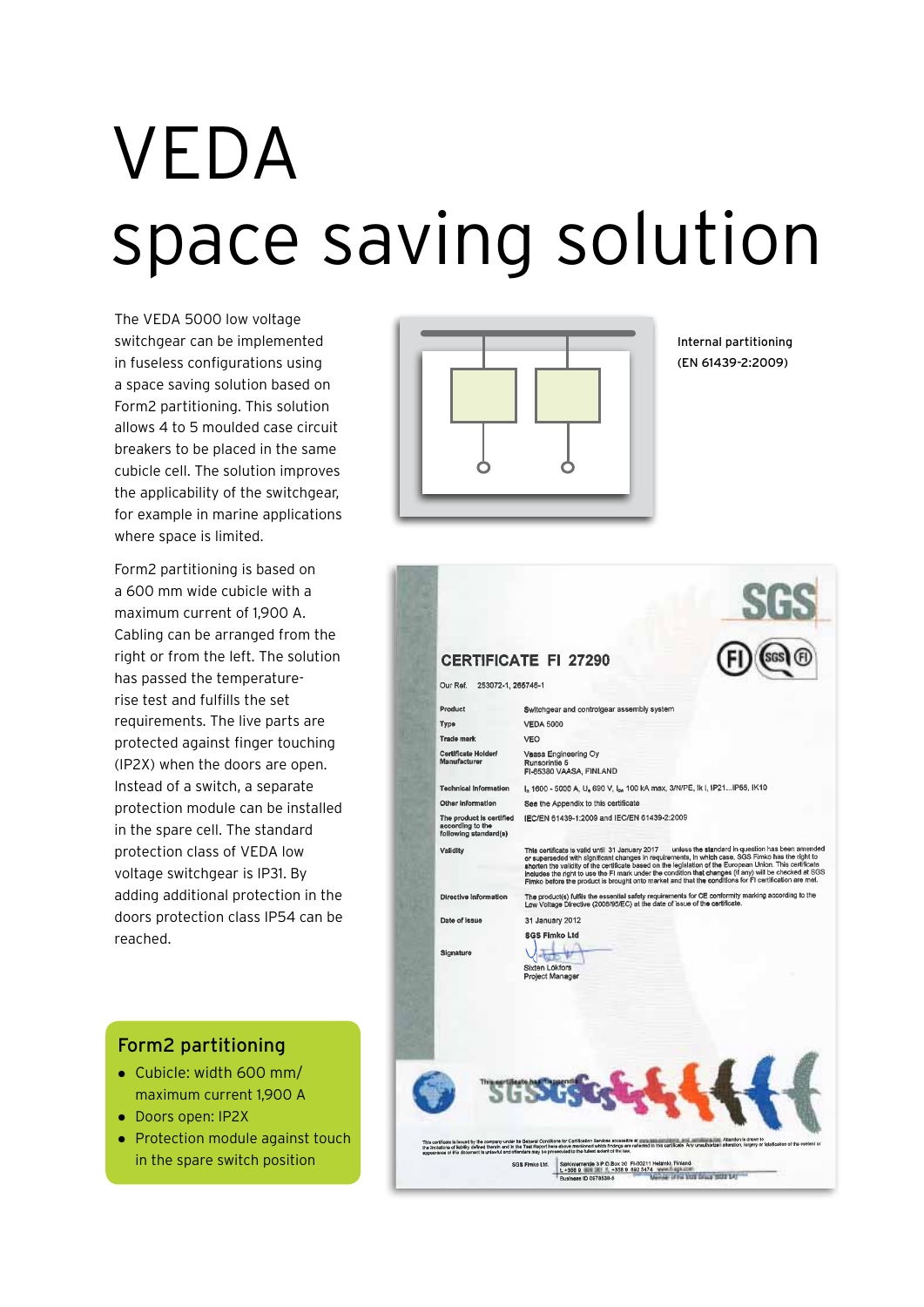# VEDA 5000 Technical data

#### **Standards**

- IEC 60439-2 / IEC 61439 parts 1-2
- BS 5486, Part 2
- DIN, VDE 0660, TEIL 500
- PSK 1801

#### **Rated insulation voltage**

• 1000 VAC

#### **Rated operational voltage**

● ≤690 VAC, 50/60 Hz

#### **Rated nominal current (max.)**

 $\bullet$  5000 A

#### **Rated impulse to withstand the voltage of main circuits**

 $\bullet$  12 kV

#### **Short-circuit withstand strength (max.)**

- Main bus bars:
	- Thermal limit current Icw (1 sec) 100 kA
	- Dynamic limiting current Ipk 220 kA
- Distribution bus bars:
	- Thermal limit current Icw (1 sec) 80 kA
	- Dynamic limiting current Ipk 176 kA

### **Arcing withstand**

• 50 kA, 300 ms

#### **Degree of protection by enclosure**

- IP21-IP55, EN 60529
- Against mechanical impact, EN 62262: IK10

#### **Support and lead-through insulators**

- Ball pressure test, EN 60439-3: 185°C
- Glow-wire test, FN 69439-3: 960°C
- Tracking test, IEC 112: > 400 V

#### **Surface finish**

- SFS 5225 SP 60/1 ZnFo
- Paint thickness 60 um
- Colour shade RAL 7032
- Shockproof effect surface

#### **Recommended environmental classification for switchgear room**

• EN 721-3K3/372/374/3B1/ 3C1/3S1

#### **Dimensions mm**

- $\bullet$  Height 2250
- Depth 600, 800
- Apparatus section widths mm 400, 600, 800 and 1000
- Cable section widths mm 200, 300 and 400